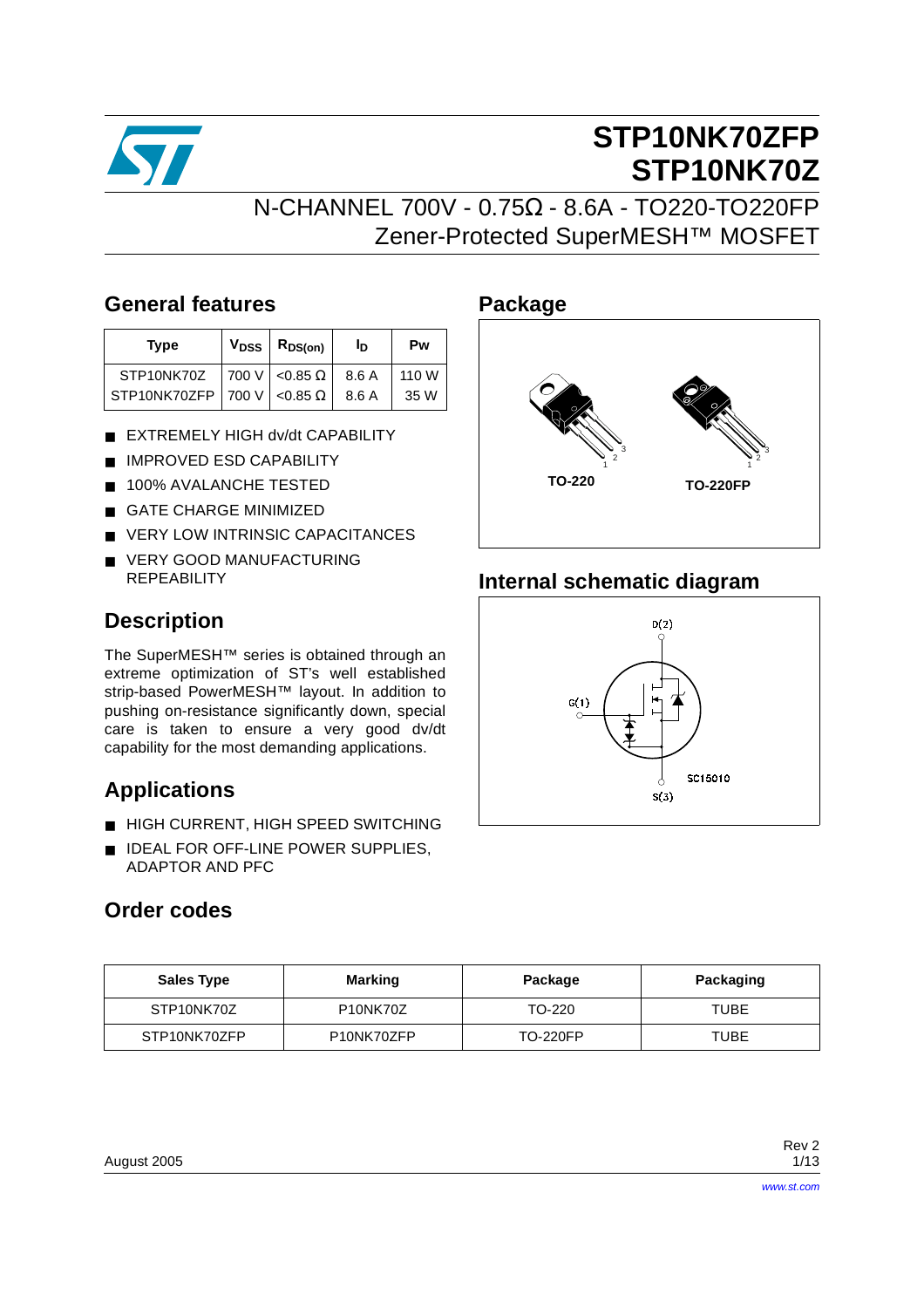## **1 Electrical ratings**

| Symbol                                   | <b>Parameter</b>                                             | Value          |                      | Unit    |
|------------------------------------------|--------------------------------------------------------------|----------------|----------------------|---------|
|                                          |                                                              | <b>TO-220</b>  | <b>TO-220FP</b>      |         |
| $V_{DS}$                                 | Drain-Source Voltage ( $V_{GS} = 0$ )                        | 700            |                      | $\vee$  |
| V <sub>DGR</sub>                         | Drain-gate Voltage ( $R_{GS}$ = 20k $\Omega$ )               | 700            |                      | $\vee$  |
| $V_{GS}$                                 | Gate-Source Voltage                                          | ± 30           |                      |         |
| l <sub>D</sub>                           | Drain Current (continuous) at $T_c = 25^{\circ}C$            | 8.6            | 8.6 ( <i>Note</i> 3) | A       |
| I <sub>D</sub>                           | Drain Current (continuous) at $T_C = 100^{\circ}C$           | 5.4            | 5.4 ( <i>Note</i> 3) | A       |
| I <sub>DM</sub> Note 2                   | Drain Current (pulsed)                                       | 34             | 34 ( <i>Note</i> 3)  | A       |
| $P_{TOT}$                                | Total Dissipation at $T_C = 25^{\circ}C$                     | 150            | 35                   | W       |
|                                          | Derating Factor                                              | 1.20           | 0.28                 | W/°C    |
| $Vesd(G-S)$                              | G-S ESD (HBM C=100pF, $R=1.5k\Omega$ )                       | 4000           |                      | V       |
| dv/dt<br>Note 1                          | Peak Diode Recovery voltage slope                            | 4.5            |                      | $V$ /ns |
| V <sub>ISO</sub>                         | Insulation Withstand Volatge (DC)                            |                | 2500                 | $\vee$  |
| $T_{\rm i}$<br>$\mathsf{T}_{\text{stg}}$ | <b>Operating Junction Temperature</b><br>Storage Temperature | $-55$ to $150$ |                      | °C      |

#### **Table 1. Absolute maximum ratings**

#### **Table 2. Thermal data**

|           |                                                   | TO-220 | <b>TO-220FP</b> | Unit |
|-----------|---------------------------------------------------|--------|-----------------|------|
| Rthi-case | Thermal Resistance Junction-case Max              | 0.83   | 3.6             | °C/W |
| Rthi-amb  | Thermal Resistance Junction-amb Max               |        | 62.5            | °C/W |
|           | Maximum Lead Temperature For Soldering<br>Purpose |        | 300             | °C   |

#### **Table 3. Avalanche characteristics**

| Symbol   | <b>Parameter</b>                                                                    | <b>Max Value</b> | Unit |
|----------|-------------------------------------------------------------------------------------|------------------|------|
| $I_{AR}$ | Avalanche Current, repetitive or<br>Not-Repetitive (pulse width limited by Tj max)  | 8.6              |      |
| $E_{AS}$ | Single Pulse Avalanche Energy<br>(starting Tj=25°C, $I_D=I_{AR}$ , $V_{DD} = 50V$ ) | 350              | mJ   |

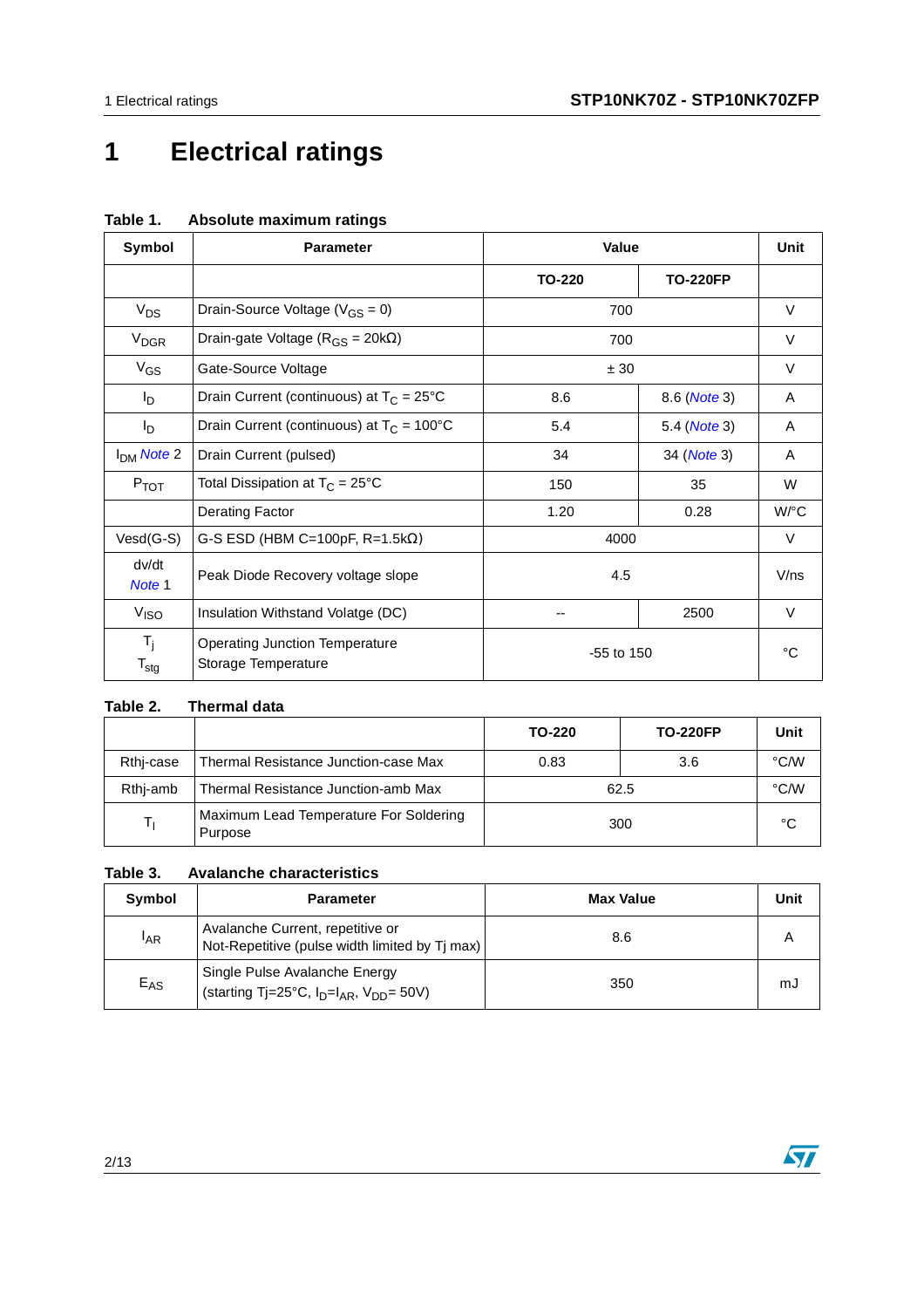### **2 Electrical characteristics**

 $(T_{\text{CASE}} = 25 \text{ °C}$  unless otherwise specified)

| Symbol           | <b>Parameter</b>                            | <b>Test Conditions</b>                  | Min. | Typ. | Max. | Unit   |
|------------------|---------------------------------------------|-----------------------------------------|------|------|------|--------|
| $V_{(BR)DSS}$    | Drain-Source Breakdown<br>Voltage           | $I_D = 1mA$ , $V_{GS} = 0$              | 700  |      |      | V      |
| <sup>l</sup> DSS | Zero Gate Voltage Drain                     | $V_{DS}$ = Max Rating,                  |      |      |      | μA     |
|                  | Current ( $V_{GS} = 0$ )                    | $V_{DS}$ = Max Rating, Tc = 125°C       |      |      | 50   | μA     |
| <sup>I</sup> GSS | Gate Body Leakage Current<br>$(V_{DS} = 0)$ | $V_{GS} = \pm 20 V$ , $V_{DS} = 0$      |      |      | ±10  | μA     |
| $V_{GS(th)}$     | Gate Threshold Voltage                      | $V_{DS} = V_{GS}$ , $I_D = 100 \mu A$   | 3    | 3.75 | 4.5  | $\vee$ |
| $R_{DS(on)}$     | Static Drain-Source On<br>Resistance        | $V_{GS}$ = 10 V, I <sub>D</sub> = 4.5 A |      | 0.75 | 0.85 | Ω      |

#### **Table 5. Dynamic**

| Symbol                                            | <b>Parameter</b>                                                               | <b>Test Conditions</b>                                          | Min. | Typ.              | Max. | Unit           |
|---------------------------------------------------|--------------------------------------------------------------------------------|-----------------------------------------------------------------|------|-------------------|------|----------------|
| $q_{\text{fc}}$ Note 4                            | <b>Forward Transconductance</b>                                                | $V_{DS} = 15V$ , $I_D = 4.5A$                                   |      | 7.7               |      | S              |
| $C_{iss}$<br>$C_{\text{oss}}$<br>C <sub>rss</sub> | Input Capacitance<br><b>Output Capacitance</b><br>Reverse Transfer Capacitance | $V_{DS} = 25V$ , f=1 MHz, $V_{GS} = 0$                          |      | 2000<br>190<br>41 |      | pF<br>pF<br>pF |
| $C_{\rm oss}$ eq.<br>Note <sub>5</sub>            | Equivalent Ouput Capacitance $V_{GS}=0$ , $V_{DS}=0V$ to 560V                  |                                                                 |      | 98                |      | pF             |
| $Q_g$<br>$Q_{gs}$<br>$Q_{\text{gd}}$              | <b>Total Gate Charge</b><br>Gate-Source Charge<br>Gate-Drain Charge            | $V_{DD} = 560V, I_D = 9 A$<br>$V_{GS} = 10V$<br>(see Figure 17) |      | 64<br>12<br>33    | 90   | nC<br>nC<br>nC |

#### **Table 6. Switching times**

| Symbol                                | <b>Parameter</b>                                      | <b>Test Conditions</b>                                                                                  | Min. | Typ.           | Max. | Unit           |
|---------------------------------------|-------------------------------------------------------|---------------------------------------------------------------------------------------------------------|------|----------------|------|----------------|
| $t_{d(on)}$<br>$t_{r}$                | Turn-on Delay Time<br>Rise Time                       | V <sub>DD</sub> =350 V, I <sub>D</sub> =4.5 A,<br>$RG=4.7\Omega, VGS=10V$<br>(see Figure 18)            |      | 22<br>19       |      | ns<br>ns       |
| $t_{d(off)}$<br>$t_{\rm f}$           | Turn-off Delay Time<br>Fall Time                      | $V_{DD}$ =350 V, I <sub>D</sub> =4.5A,<br>R <sub>G</sub> =4.7Ω, V <sub>GS</sub> =10V<br>(see Figure 18) |      | 46<br>19       |      | ns<br>ns       |
| $t_{r(Voff)}$<br>$t_{\rm f}$<br>$t_c$ | Off-voltage Rise Time<br>Fall Time<br>Cross-over Time | V <sub>DD</sub> =560 V, I <sub>D</sub> =9A,<br>$R_G$ =4.7 $\Omega$ , $V_{GS}$ =10V<br>(see Figure 18)   |      | 11<br>10<br>22 |      | ns<br>ns<br>ns |

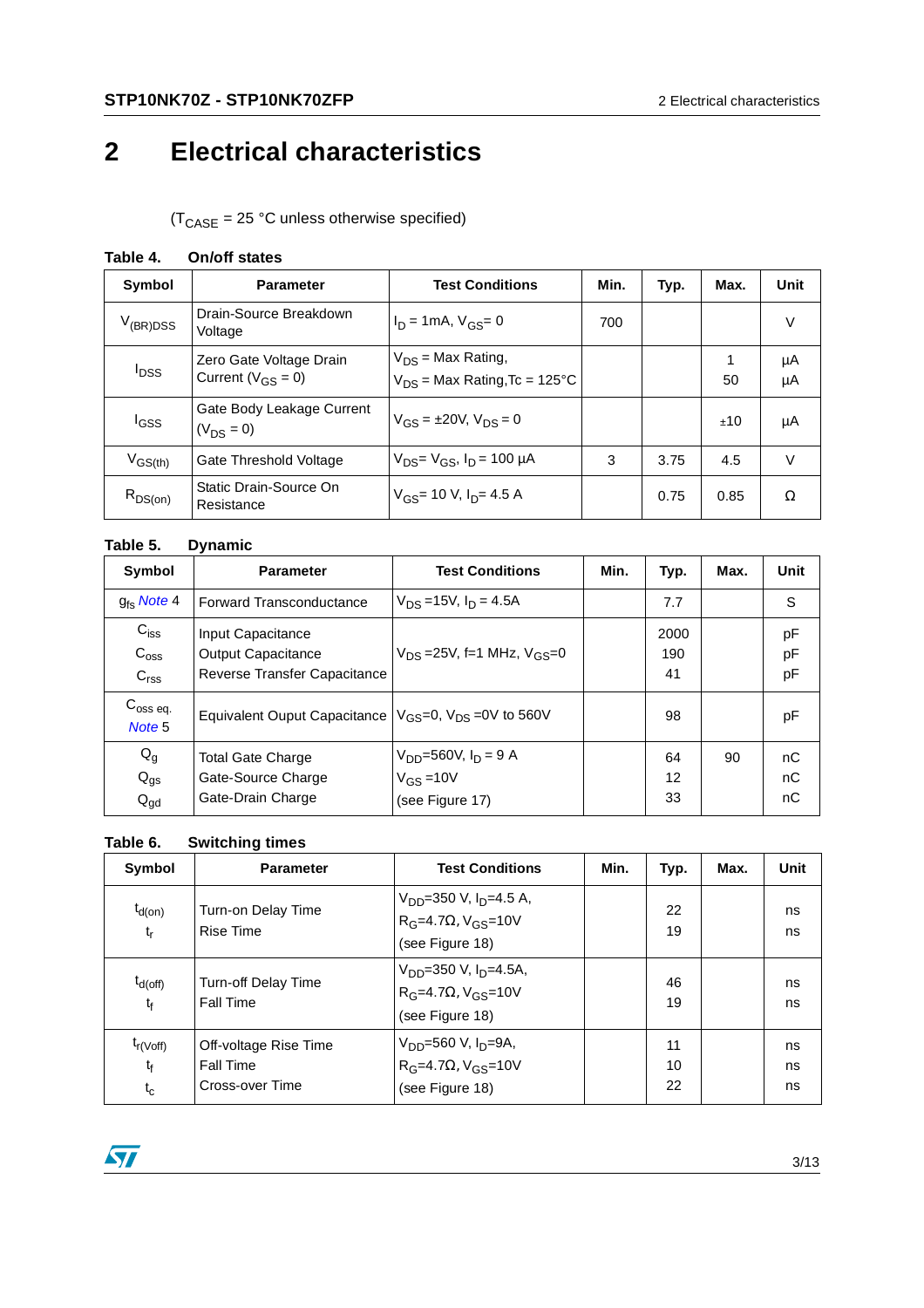#### **Table 7. Source drain diode**

| Symbol                                     | <b>Parameter</b>                                                             | <b>Test Conditions</b>                                         | Min. | Typ.             | Max.      | Unit          |
|--------------------------------------------|------------------------------------------------------------------------------|----------------------------------------------------------------|------|------------------|-----------|---------------|
| l <sub>SD</sub><br>I <sub>SDM</sub> Note 2 | Source-drain Current<br>Source-drain Current (pulsed)                        |                                                                |      |                  | 8.6<br>34 | A<br>A        |
| $V_{SD}$ Note 4                            | Forward on Voltage                                                           | $I_{SD} = 8.6$ A, $V_{GS} = 0$                                 |      |                  | 1.6       | $\vee$        |
| $t_{rr}$<br>$Q_{rr}$<br><sup>I</sup> RRM   | Reverse Recovery Time<br>Reverse Recovery Charge<br>Reverse Recovery Current | $I_{SD} = 9A$ , di/dt = 100A/µs,<br>$V_{DD} = 35 V, T = 150°C$ |      | 720<br>5.4<br>15 |           | ns<br>μC<br>A |

#### **Table 8. Gate-source zener diode**

| <b>Symbol</b>                     | <b>Parameter</b>                 | <b>Test Conditions</b>          | Min. | Typ. | Max. | Unit |
|-----------------------------------|----------------------------------|---------------------------------|------|------|------|------|
| <b>BV<sub>GSO</sub></b><br>Note 6 | Gate-Source<br>Breakdown Voltage | $lgs = \pm 1mA$<br>(Open Drain) | 30   |      |      |      |

(1)  $I_{SD}$  ≤8.6 A, di/dt ≤200A/µs,  $V_{DD}$  ≤  $V_{(BR)DSS}$ ,  $T_j$  ≤  $T_{JMAX}$ 

<span id="page-3-1"></span>(2) Pulse width limited by safe operating area

<span id="page-3-0"></span>(3) Limited only by maximum temperature allowed

<span id="page-3-2"></span>(4) Pulsed: pulse duration =  $300\mu s$ , duty cycle  $1.5\%$ 

(5)  $\rm{C_{oss}}$  eq is defined as a constant equivalent capacitance giving the same charging time as  $\rm{C_{oss}}$  when  $\rm{V_{DS}}$  increases from 0 to 80% $\rm{V_{DSS}}$ 

<span id="page-3-3"></span>(6) The built-in back-to-back Zener diodes have specifically been designed to enhance not only the device's ESD capability, but also to make them safely absorb possible voltage transients that may occasionally be applied f respect the Zener voltage is appropriate to achieve an efficient and cost-effective intervention to protect the device's integrity. These integrated Zener diodes thus avoid the usage of external components.

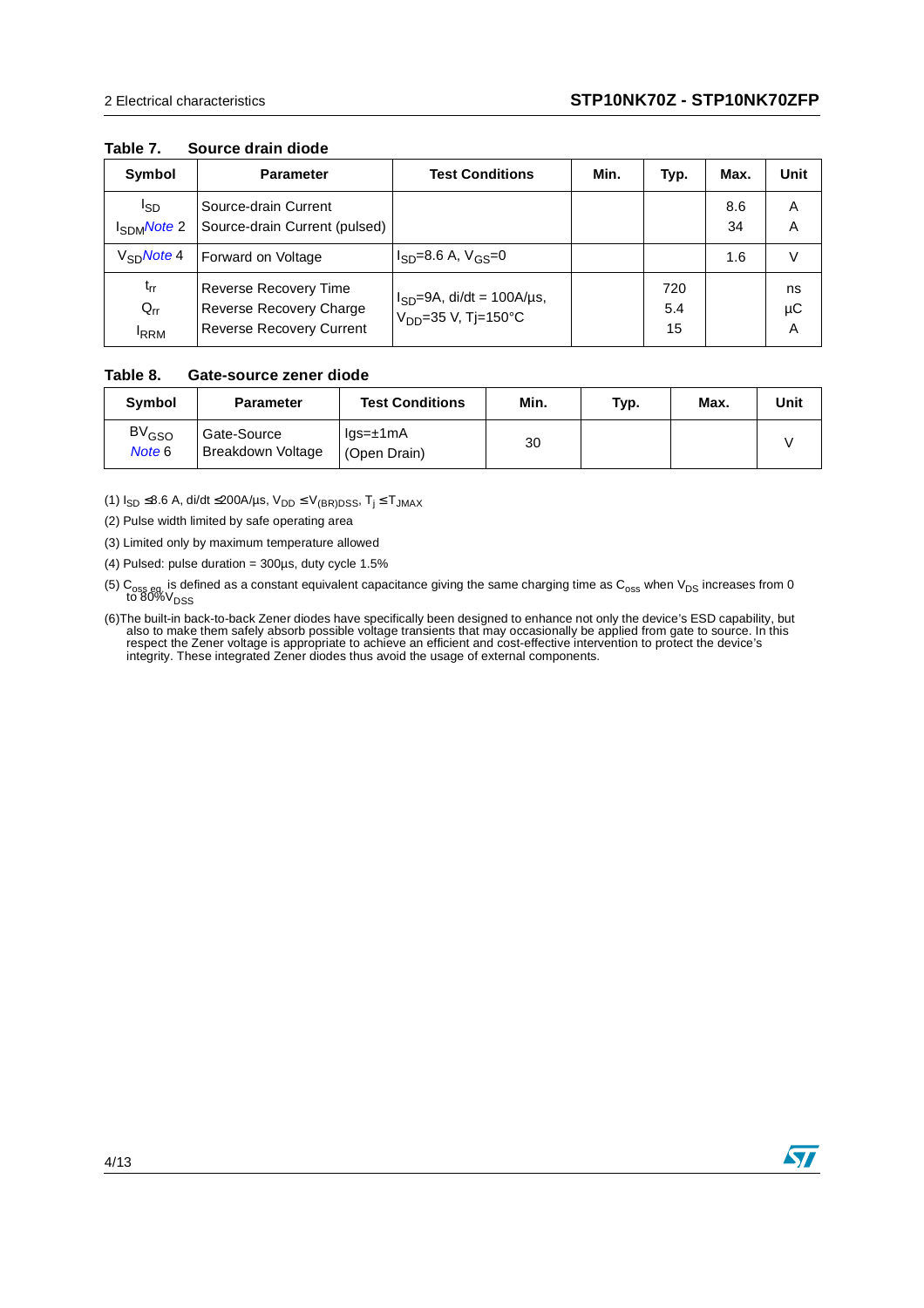#### **2.1 Electrical Characteristics (curves)**

- **Figure 1. Safe Operating Area for TO-220 Figure 2. Thermal Impedanc for TO-220**
- 













**Figure 5. Output Characteristics Figure 6. Transfer Characteristics**

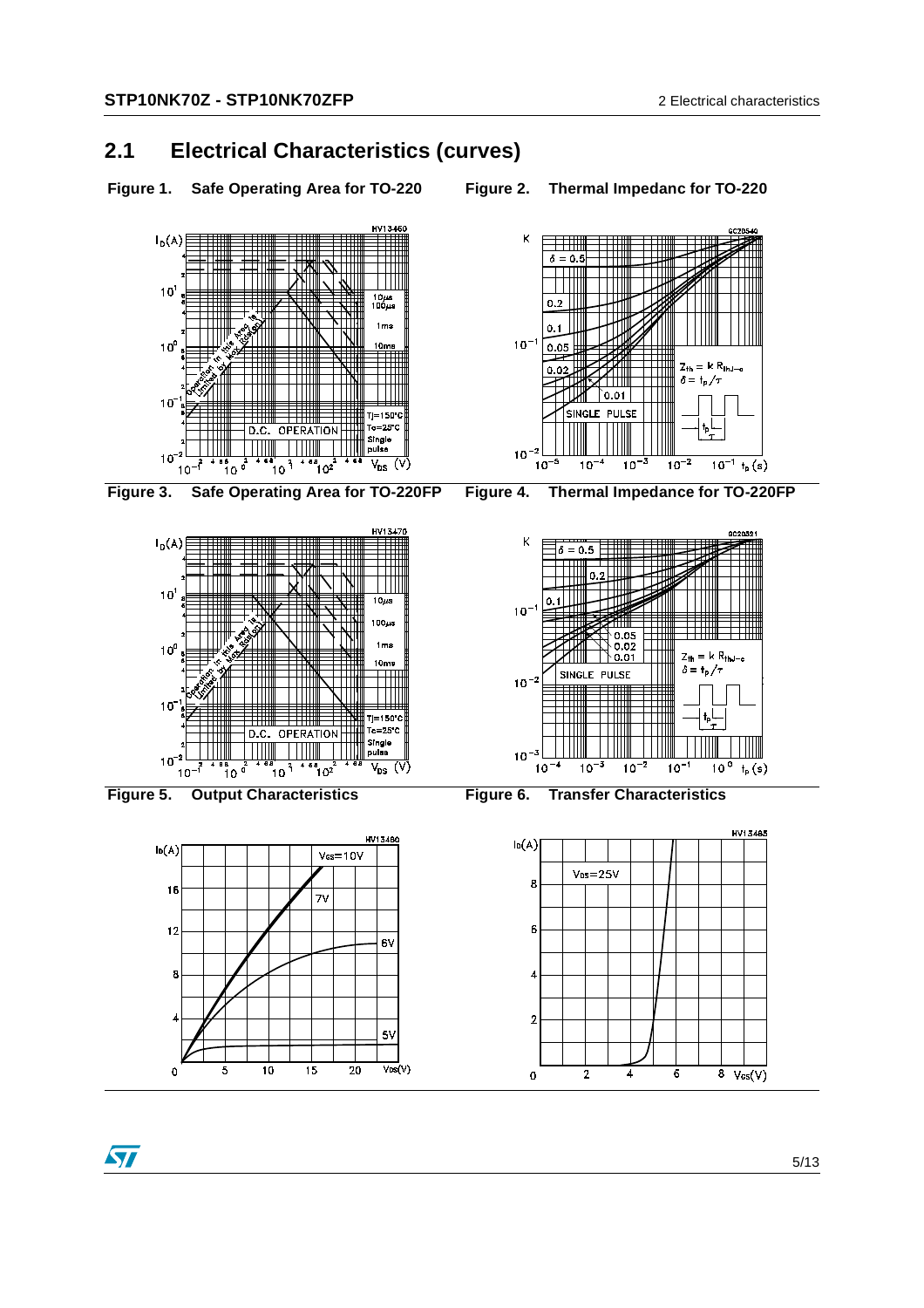





**Figure 10. Normalized Gate Threshold Voltage Figure 12. Normalized on Resistance vs vs Temperatute**



**Figure 7. Transconductance Figure 8. Static Drain-Source on Resistance**



**Figure 11. Capacitance Variations**



**Temperature**

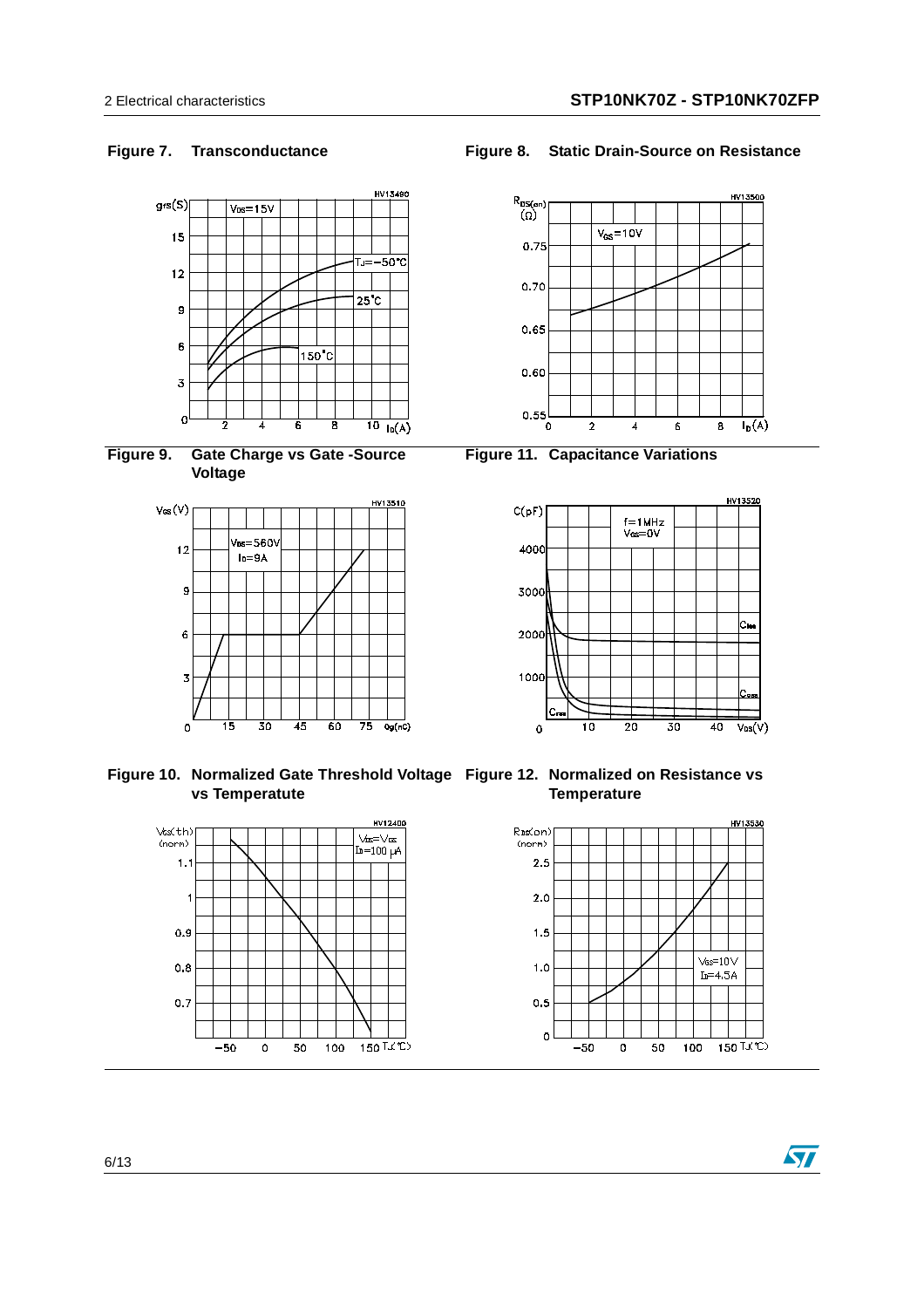

**Figure 15. Maximum Avalanche Energy vs Temperature**



#### **Figure 14. Normalized BVDSS vs Temperature**

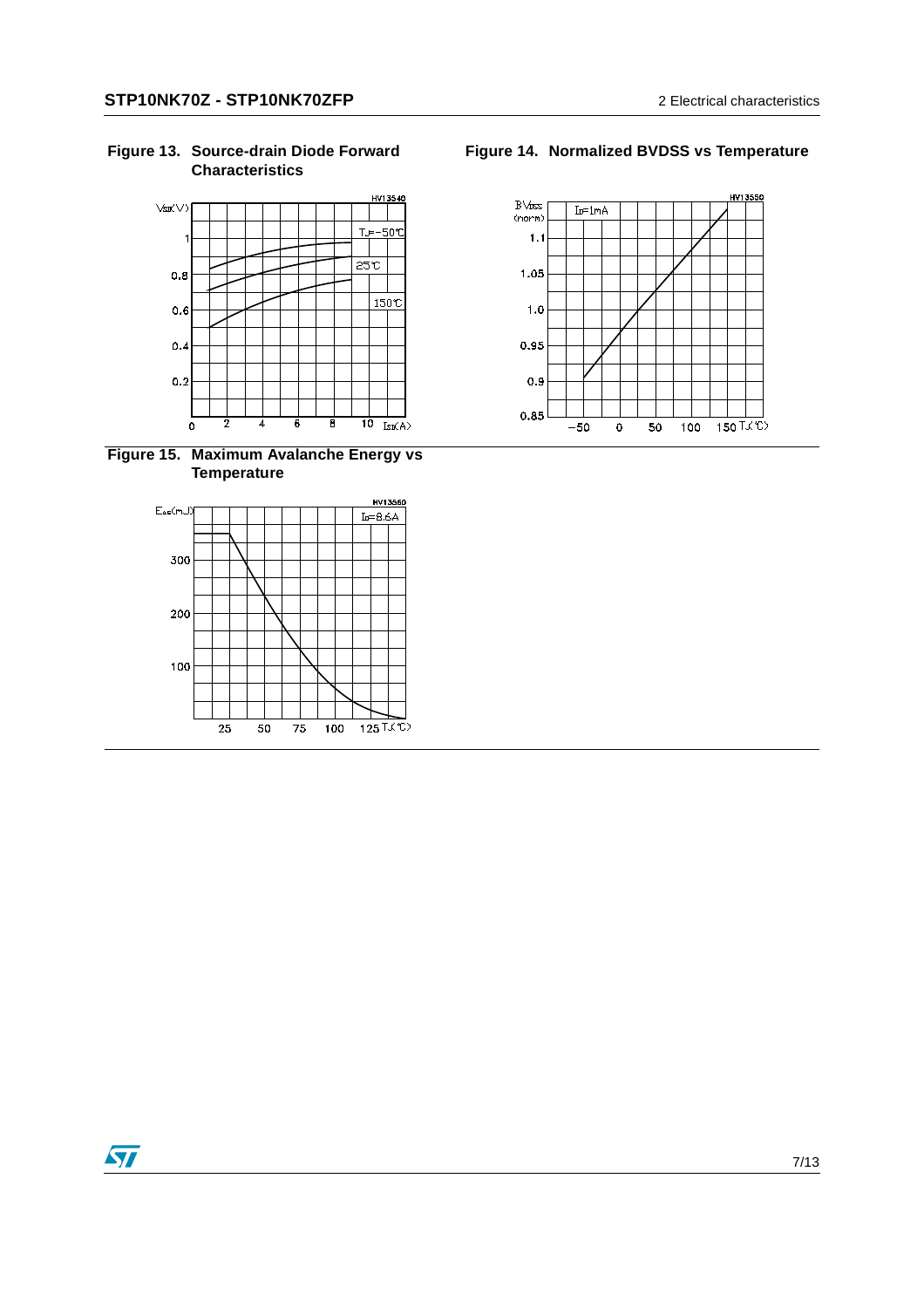### **3 Test circuits**

**Figure 16. Switching Times Test Circuit For Resistive Load**



<span id="page-7-1"></span>**Figure 18. Test Circuit For Indictive Load Switching and Diode Recovery Times**



**Figure 19. Unclamped Inductive Waveform**



<span id="page-7-0"></span>**Figure 17. Gate Charge Test Circuit**







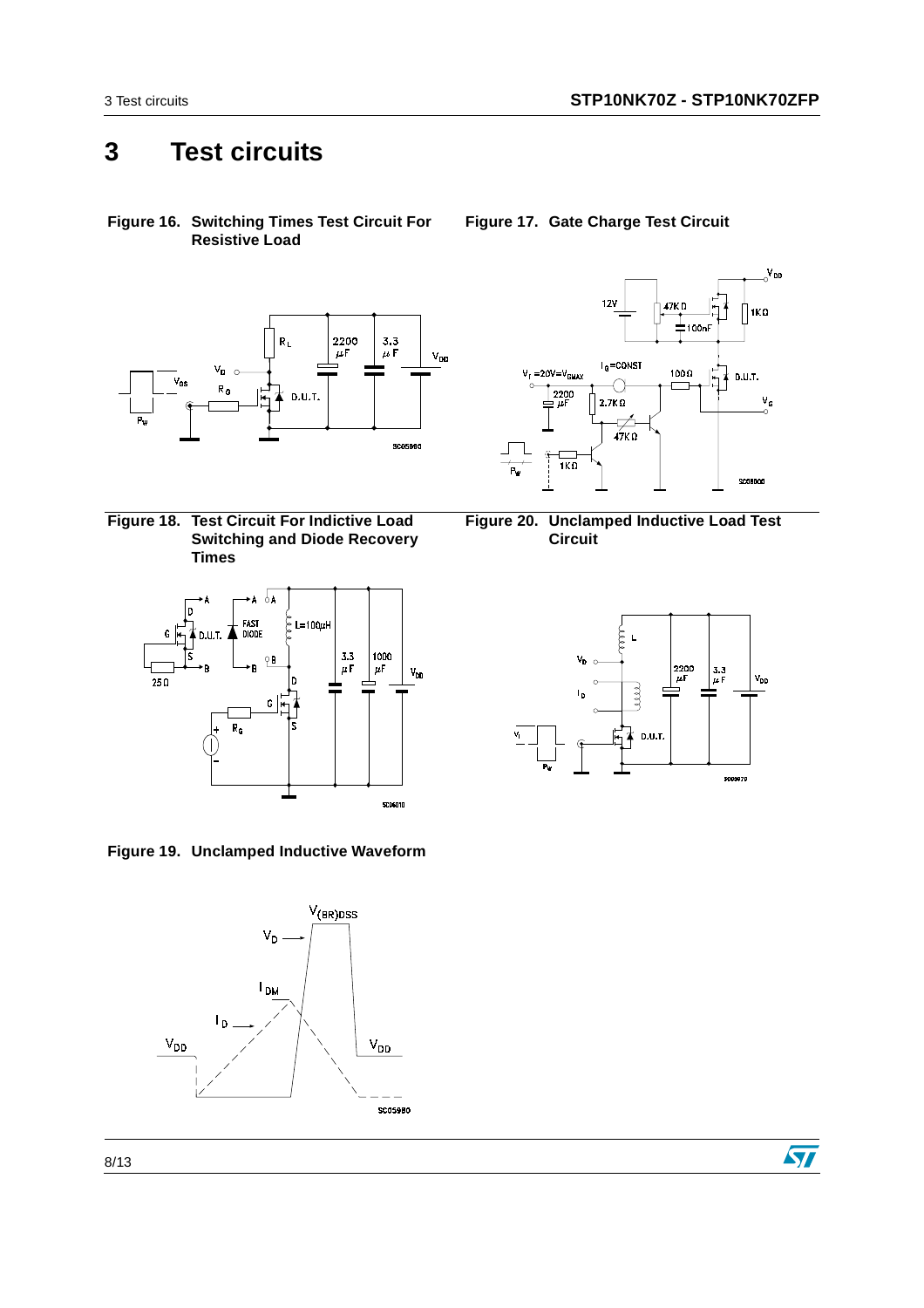### **4 Package mechanical data**

In order to meet environmental requirements, ST offers these devices in ECOPACK® packages. These packages have a Lead-free second level interconnect . The category of second level interconnect is marked on the package and on the inner box label, in compliance with JEDEC Standard JESD97. The maximum ratings related to soldering conditions are also marked on the inner box label. ECOPACK is an ST trademark. ECOPACK specifications are available at: www.st.com

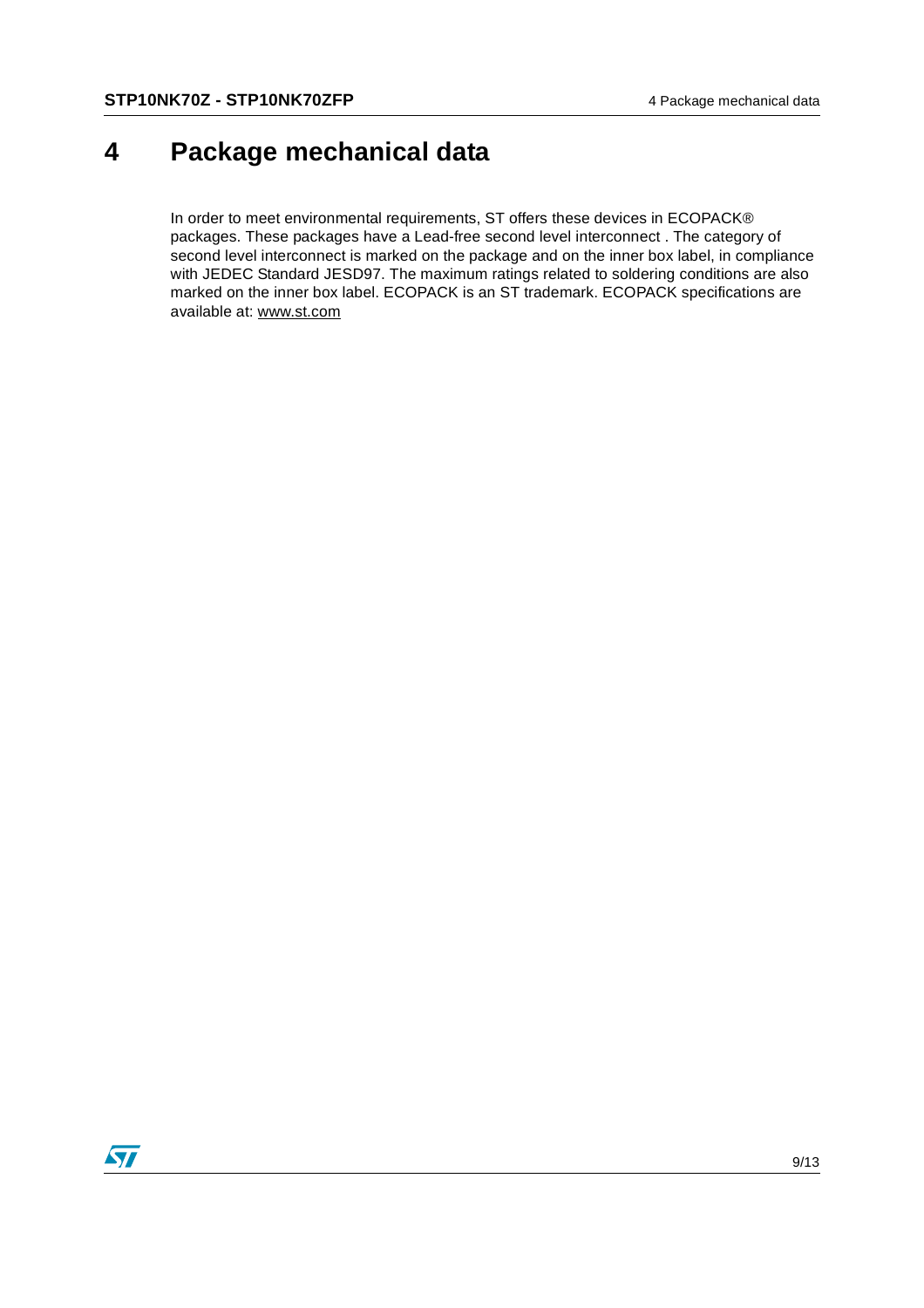| DIM.            |       | mm.        |       | inch  |       |       |  |
|-----------------|-------|------------|-------|-------|-------|-------|--|
|                 | MIN.  | <b>TYP</b> | MAX.  | MIN.  | TYP.  | MAX.  |  |
| A               | 4.40  |            | 4.60  | 0.173 |       | 0.181 |  |
| b               | 0.61  |            | 0.88  | 0.024 |       | 0.034 |  |
| b1              | 1.15  |            | 1.70  | 0.045 |       | 0.066 |  |
| C               | 0.49  |            | 0.70  | 0.019 |       | 0.027 |  |
| D               | 15.25 |            | 15.75 | 0.60  |       | 0.620 |  |
| E               | 10    |            | 10.40 | 0.393 |       | 0.409 |  |
| е               | 2.40  |            | 2.70  | 0.094 |       | 0.106 |  |
| e <sub>1</sub>  | 4.95  |            | 5.15  | 0.194 |       | 0.202 |  |
| F               | 1.23  |            | 1.32  | 0.048 |       | 0.052 |  |
| H1              | 6.20  |            | 6.60  | 0.244 |       | 0.256 |  |
| J <sub>1</sub>  | 2.40  |            | 2.72  | 0.094 |       | 0.107 |  |
| L               | 13    |            | 14    | 0.511 |       | 0.551 |  |
| L1              | 3.50  |            | 3.93  | 0.137 |       | 0.154 |  |
| L <sub>20</sub> |       | 16.40      |       |       | 0.645 |       |  |
| L30             |       | 28.90      |       |       | 1.137 |       |  |
| øP              | 3.75  |            | 3.85  | 0.147 |       | 0.151 |  |
| Q               | 2.65  |            | 2.95  | 0.104 |       | 0.116 |  |

#### **TO-220 MECHANICAL DATA**



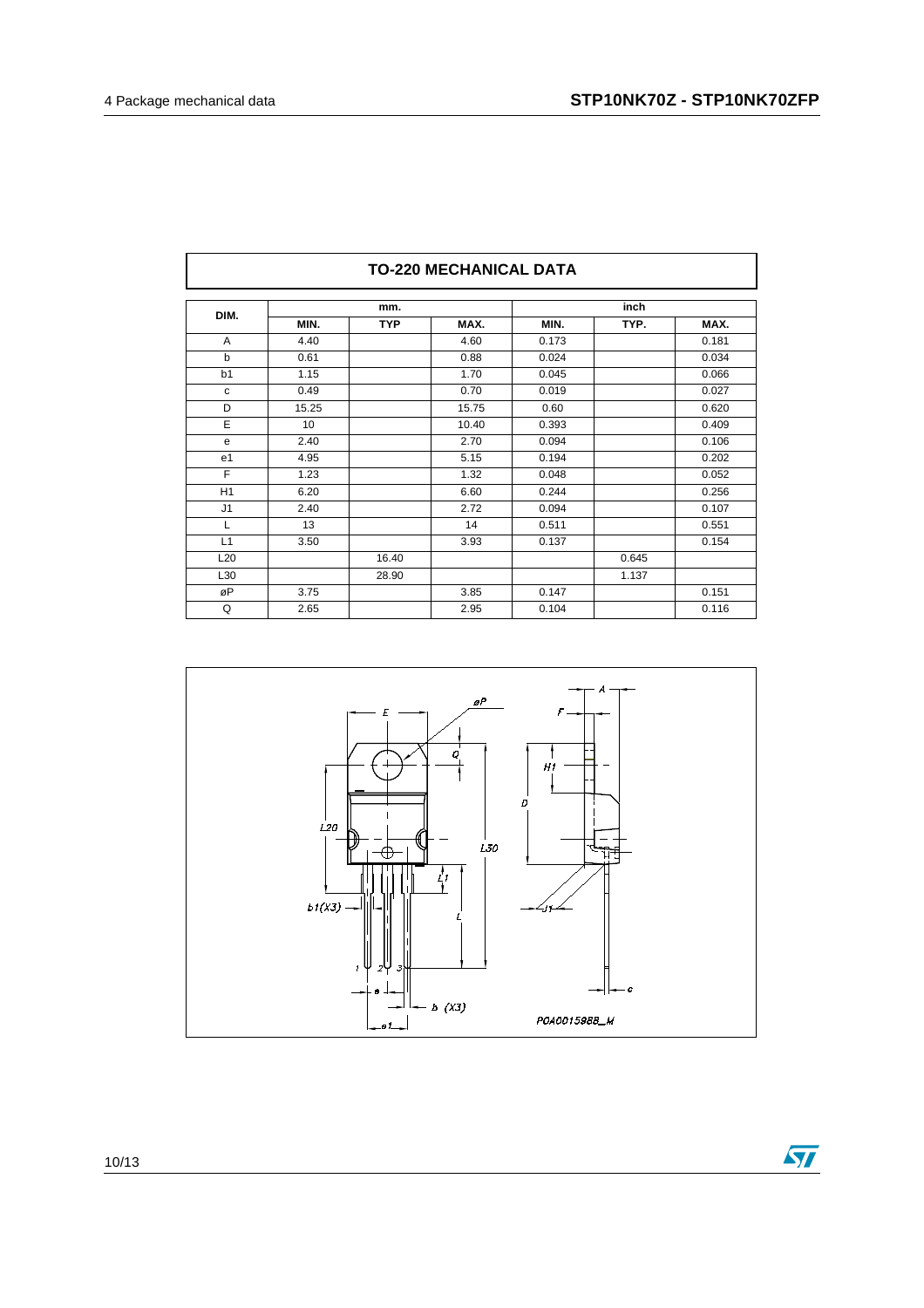| DIM.           | mm.  |            |         | inch  |       |       |
|----------------|------|------------|---------|-------|-------|-------|
|                | MIN. | <b>TYP</b> | MAX.    | MIN.  | TYP.  | MAX.  |
| A              | 4.4  |            | 4.6     | 0.173 |       | 0.181 |
| B              | 2.5  |            | 2.7     | 0.098 |       | 0.106 |
| D              | 2.5  |            | 2.75    | 0.098 |       | 0.108 |
| E              | 0.45 |            | 0.7     | 0.017 |       | 0.027 |
| F              | 0.75 |            | 1       | 0.030 |       | 0.039 |
| F <sub>1</sub> | 1.15 |            | 1.7     | 0.045 |       | 0.067 |
| F <sub>2</sub> | 1.15 |            | 1.7     | 0.045 |       | 0.067 |
| G              | 4.95 |            | 5.2     | 0.195 |       | 0.204 |
| G <sub>1</sub> | 2.4  |            | 2.7     | 0.094 |       | 0.106 |
| H              | 10   |            | 10.4    | 0.393 |       | 0.409 |
| L2             |      | 16         |         |       | 0.630 |       |
| L <sub>3</sub> | 28.6 |            | 30.6    | 1.126 |       | 1.204 |
| L4             | 9.8  |            | 10.6    | .0385 |       | 0.417 |
| L <sub>5</sub> | 2.9  |            | 3.6     | 0.114 |       | 0.141 |
| L <sub>6</sub> | 15.9 |            | 16.4    | 0.626 |       | 0.645 |
| L7             | 9    |            | 9.3     | 0.354 |       | 0.366 |
| Ø              | 3    |            | $3.2\,$ | 0.118 |       | 0.126 |

#### **TO-220FP MECHANICAL DATA**



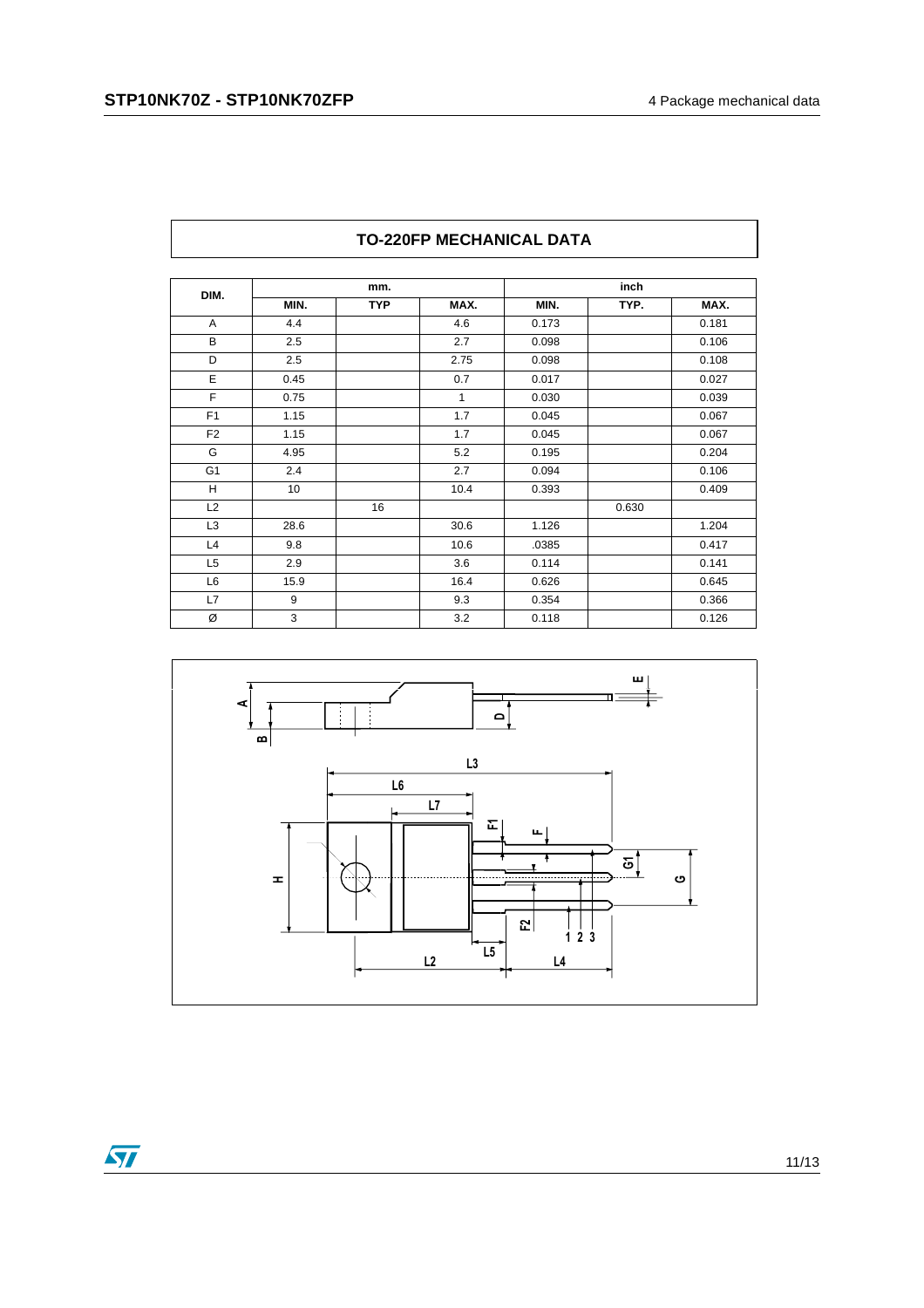### **5 Revision History**

| <b>Date</b> | <b>Revision</b> | <b>Changes</b>              |  |
|-------------|-----------------|-----------------------------|--|
| 22-Aug-2005 |                 | Inserted Ecopack indication |  |